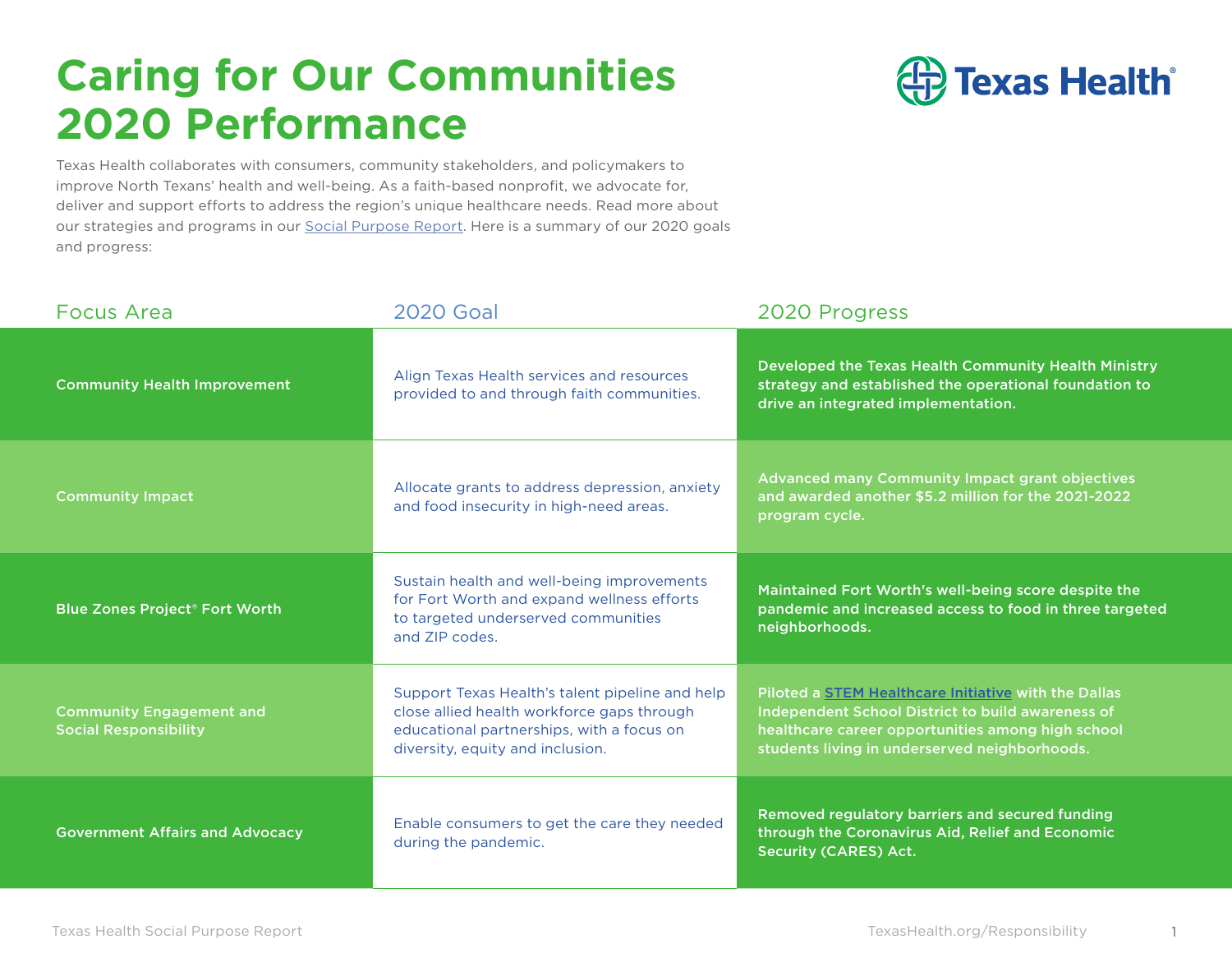# **Highlights**



#### Community Health Assessment

• Launched [a COVID-19 Prevalence Study](https://www.texashealth.org/responsibility/Our-Communities/Improving-Community-Health#PrevalenceStudy ) in collaboration with UT Southwestern to study the impact of the virus on North Texans. At the completion of the study, we had surveyed and completed testing of more than 21,300 individuals.



#### Community Health Improvement

- Leveraged telemedicine, virtual engagement, online programming and drive-by clinics to address community health needs during the pandemic.
- Provided approximately \$1 million in direct pandemic relief by addressing food insecurity and rental assistance needs through [Community Impact](https://www.texashealth.org/Community-Health/Community-Impact) grants. We also made significant progress in reducing isolation and depression, expanding access to transportation and healthy foods, delivering culturally relevant mental health education and supporting at-risk youth during the year.
- Provided diabetes education and support to nearly 800 individuals participating in the Healthy Education and Lifestyles Program (HELP) through telephone consultations and in-person visits, when allowed. This helped 59% of participants reduce their A1c levels to under 9.1 and 64% of participants reduce their blood pressure to less than 140/90.
- Enabled [Faith Community Nursing](https://www.texashealth.org/About-Texas-Health/Faith-and-Spirituality/Faith-and-Spirituality-Community-Nursing) volunteers and health promoters to provide pandemic-related education and infection prevention information to faith communities. They also:
	- o Administered more than 4,500 flu vaccines at 65 drive-through clinics with the help of students from nine nursing schools.
	- o Shifted the Foundations of Faith Community Nursing course to 100% virtual, with participants from across the U.S. Eleven nurses graduated and began their faith community nursing ministries in their home congregations.
	- o Assisted multiple churches across the Dallas-Fort Worth area with guidance for closing and reopening safely during the pandemic.
- Held virtual gatherings for seniors participating in the Reduce SILOS program.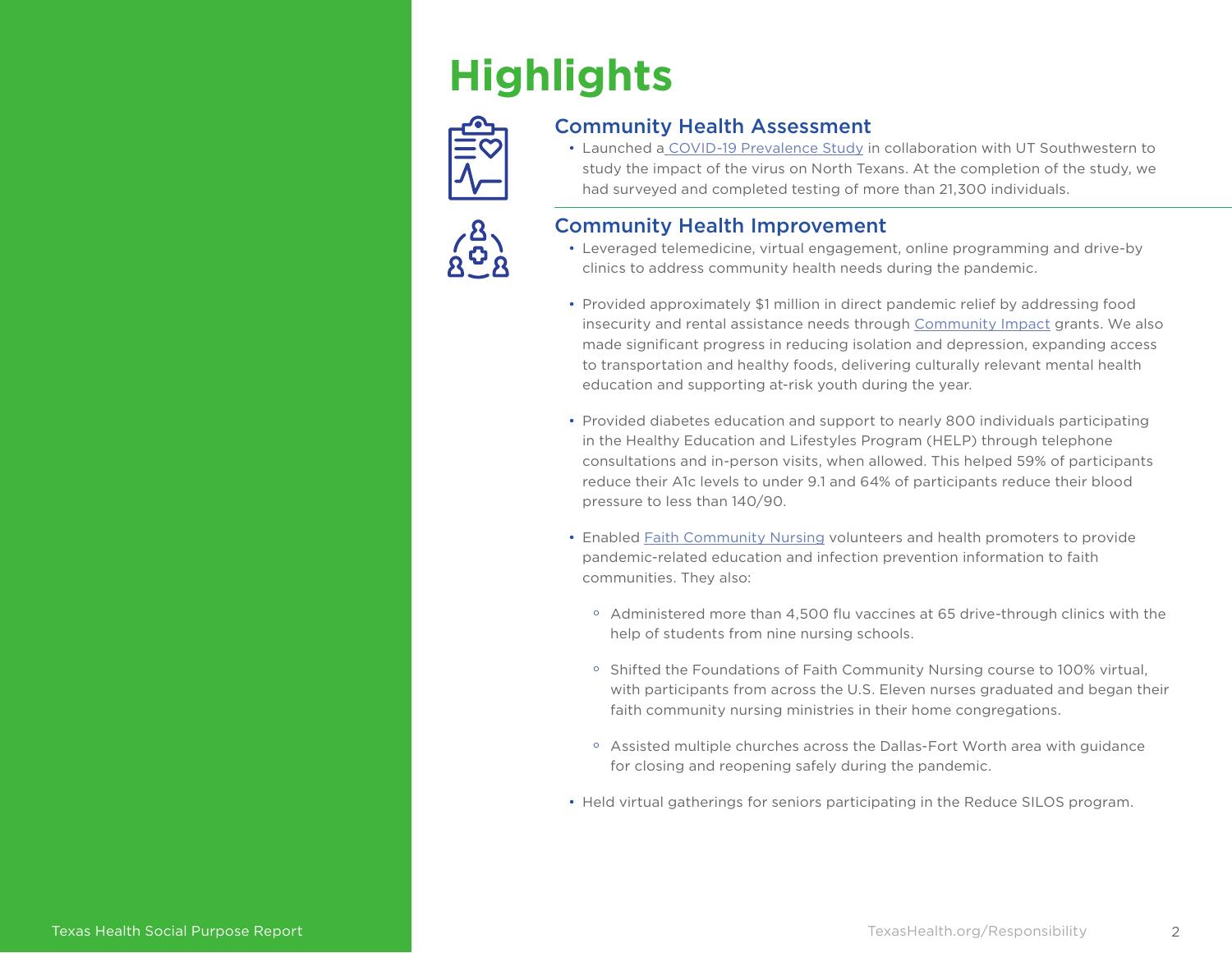# **Highlights**



### Blue Zones Project

- Maintained health and well-being improvements to sustain the city of Fort Worth's Gallup National Health and Well-Being Index ranking at 31, up from 185. In 2020, disease burden metrics dropped, natural movement increased, and people who biked or walked for routine trips increased to 30% compared to 19% in 2018.
- Partnered with Texas Health to promote the [Open Safe Initiative](https://www.texashealth.org/Back-to-Work-Guidelines), providing North Texas businesses, places of worship and universities with free tools to reopen their doors safely and remain open during the pandemic.
- Transitioned Blue Zones Project programs, training, workshops and other outreach to [virtual platforms](https://www.texashealth.org/About-Texas-Health/Community-Update/Program-Spotlight-Blue-Zones-Project-Takes-Well-Being-Virtual) to ensure ongoing engagement and access to resources. These included a free monthly [Live Well Series](https://www.youtube.com/channel/UCFJDj4iUNIvaBSuig0lZQeA) for the public, covering everything from mindful eating to promoting well-being in children.
- Took steps to reduce isolation by:
	- o Providing books and supplies to schools, community centers and homeless shelters.
	- o Starting an "adopt-a-senior" program in collaboration with community centers to provide seniors with ongoing social, emotional and physical support.



#### Community Engagement

- Provided \$1.76 million in community support through sponsorships and charitable contributions.
- Supported local food banks with approximately \$260,000 in donations to address pandemic-related food insecurity and rental assistance through various efforts across the system.
- Enabled 845 employees to safety volunteer 2,364 hours to support local nonprofits during the pandemic—a value of nearly \$64,000. For example:
	- o In 2020, we amended our Community Time Off (CTO) policy to allow virtual volunteering opportunities and socially distant clinical service projects (e.g., flu vaccine clinics, medical screenings) to protect our employees' health and safety.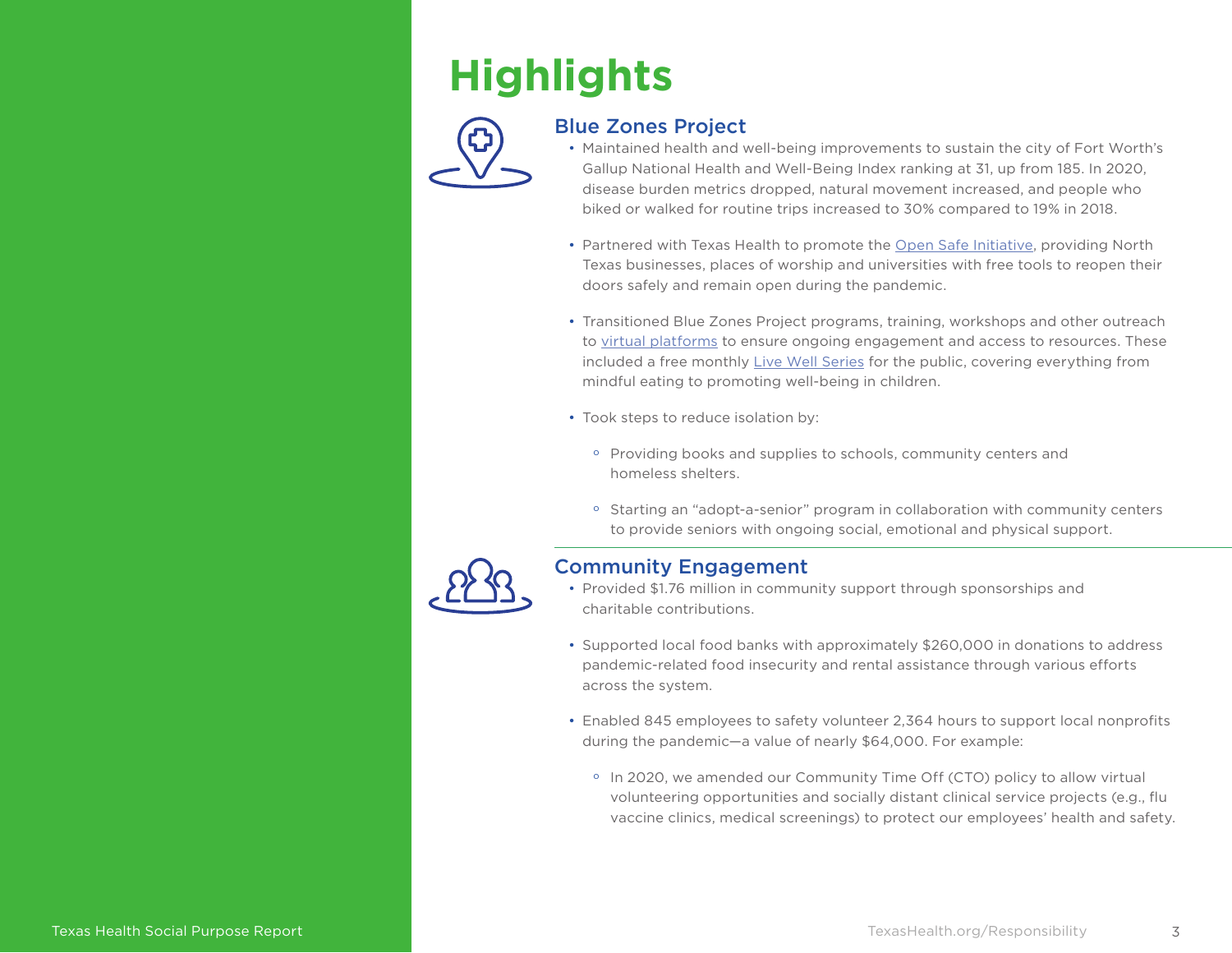# **Highlights**



#### **Community Engagement (cont.)**

- o Employees volunteered more than 100 virtual CTO hours in one day to support the Communities Foundation of Texas' 19th Annual Freedom Day, held in remembrance of the lives lost and forever changed by the tragic events of Sept. 11, 2001.
- o Nurses donated nearly 1,000 hours to administer roughly 5,000 influenza vaccines at 65 community events; 53 of the clinics targeted underserved communities with the greatest need.



#### Government Affairs and Advocacy

At the onset of the pandemic, we worked closely with our federal, state and local partners and provided our leaders with the most up-to-date information so that they could make informed decisions. In 2020, we also worked with policymakers, healthcare associations, community partners, business groups and other system stakeholders through virtual meetings, tele-town halls, conference calls and emails.

Through these outreach efforts, we secured regulatory relief and increased funding for public health/emergency preparedness and response efforts, including the ongoing supply of personal protective equipment, lab supplies, medications and vaccines.

Our key achievements included:

- Obtaining vital provider relief funding from the CARES Act to address the pressing pandemic.
- Withdrawing the Centers for Medicare and Medicaid Services (CMS) proposed [Medicaid Fiscal Accountability Rule,](https://healthpayerintelligence.com/news/cms-rescinds-controversial-medicaid-fiscal-accountability-rule) which would have led to significant Medicaid funding cuts by reducing state financing flexibility.
- Removing substantial regulatory barriers that increase administrative costs and impede the nation's move toward improving care coordination and value-based care. After a 10-year effort, CMS [reformed the Physician Self-Referral or "Stark" Law.](https://www.cms.gov/newsroom/press-releases/cms-announces-historic-changes-physician-self-referral-regulations)